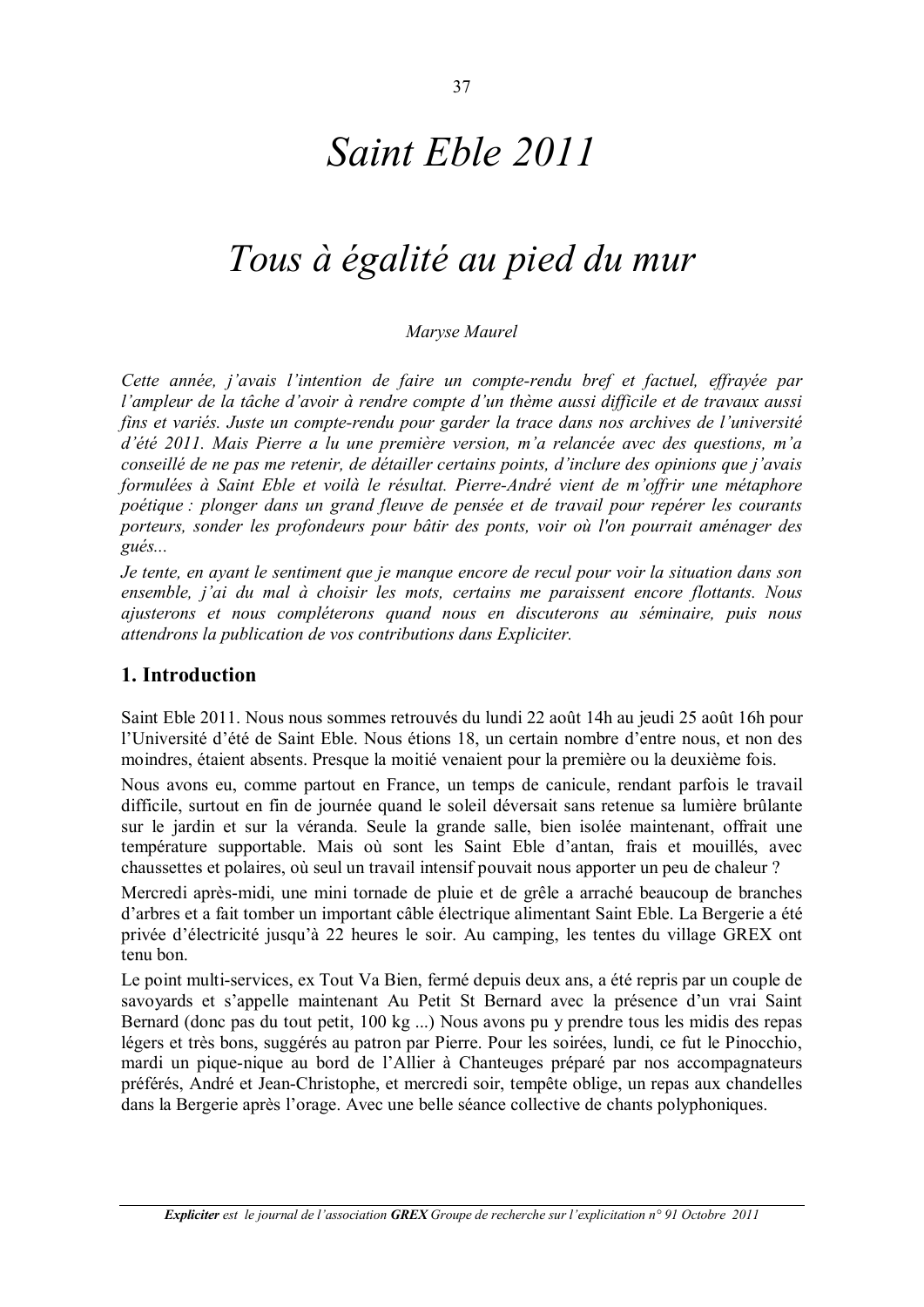## 2. En apéritif, le focusing

Ce paragraphe est long, bien plus long que ne l'exigerait le statut de ces deux demi-journées, hors université d'été. Mais vous verrez que le lien est fort entre le travail dit de « focusing » de Saint Eble et le thème de l'université d'été. Je reviendrai plus loin sur ce lien et sur le statut de ce travail.

Les deux demi-journées « focusing », dimanche après-midi et lundi matin, ont été en quelque sorte un apéritif de l'université d'été.

Nous étions douze avec Pierre ; il nous a proposé des exercices dont l'un des buts, me semblet-il, est de laisser venir, de discriminer, de saisir et de décrire le « sens corporel », en apprenant à utiliser le mode de questionnement en « sous-modalités » sensorielles inventé par la PNL<sup>19</sup>. Le second but est d'apprivoiser la perception et la saisie du sens corporel comme un moyen, disponible pour nous, d'évaluation de justesse et d'adéquation et d'arriver à une utilisation familière et facile de ce sens corporel. Cette utilisation est fondée sur le modèle organismique de Rogers repris par Gendlin. Je cherche dans le livre de Gendlin, *Focusing, au* centre de soi<sup>20</sup> et je note :

Aujourd'hui, il est généralement admis de considérer le corps comme une source d'information et un moteur de changement. Par contre, peu de gens connaissent la facon d'accéder à cette source. (p. 7)

J'appelle « focusing » le fait de prendre conscience d'une perception physique interne particulière, et je nomme cette perception « sens corporel ». Le sens corporel ne se trouve pas normalement en vous<sup>21</sup>. Vous devez le laisser se former. Vous apprendrez à y parvenir en écoutant ce qui se passe au-dedans de vous. Lorsqu'il apparaît, il est d'abord vague. En y portant attention, il peut s'éclaircir et se transformer. Le sens corporel est la perception physique d'un problème ou d'une situation particulière. (p. 21)

Comme le sens corporel n'est pas verbal, il n'est pas facile à décrire en mots. C'est un niveau de conscience très profond, non familier, auquel peu de gens savent accéder habituellement. (p. 42)

Lynn Preston parle dans l'article publié dans ce même numéro de comprendre ce qui se passe à la « lisière de la conscience ».

L'implicite, c'est à la fois « déjà » et « pas encore ». Nous en sentons l'impact, et pourtant sa nature et son message restent ambigus. C'est comme le vent. Nous le « sentons », mais nous ne le « voyons pas ». Nous sommes dedans, ce n'est pas simplement quelque chose, un contenu, c'est un ressenti palpable, de nous-mêmes et du champ intersubjectif dont nous faisons partie.

Le sens corporel s'appuie sur le modèle organismique (a dit Pierre en présentant le travail et en nous donnant quelques explications). « Organismique », je ne saurais pas encore en donner une définition. Je continue donc mes recherches et je trouve une définition du mot

<sup>&</sup>lt;sup>19</sup> Mais nous avons fait par nous-mêmes le travail d'invention des sous-modalités propres à la description des qualités élémentaires d'un « sens corporel ».

<sup>20</sup> Gendlin Eugene T., (1978, 2006), *Focusing, au centre de soi*, Les éditions de l'homme, Montréal (ou 1992, Le Jour éditeur, Montréal.)

<sup>&</sup>lt;sup>21</sup> C'est là un débat, est-ce notre attention qui crée pour le saisir le sens corporel, ou bien le sens corporel n'est il pas toujours présent, comme conséquence passive permanente du fait que le corps est le lieu d'intégration de tout ce qui nous affecte, et n'apparaît à la conscience que si je me tourne vers mon corps pour écouter, percevoir, de quel manière il se manifeste en relation avec la focalisation sur un objet attentionnel particulier ?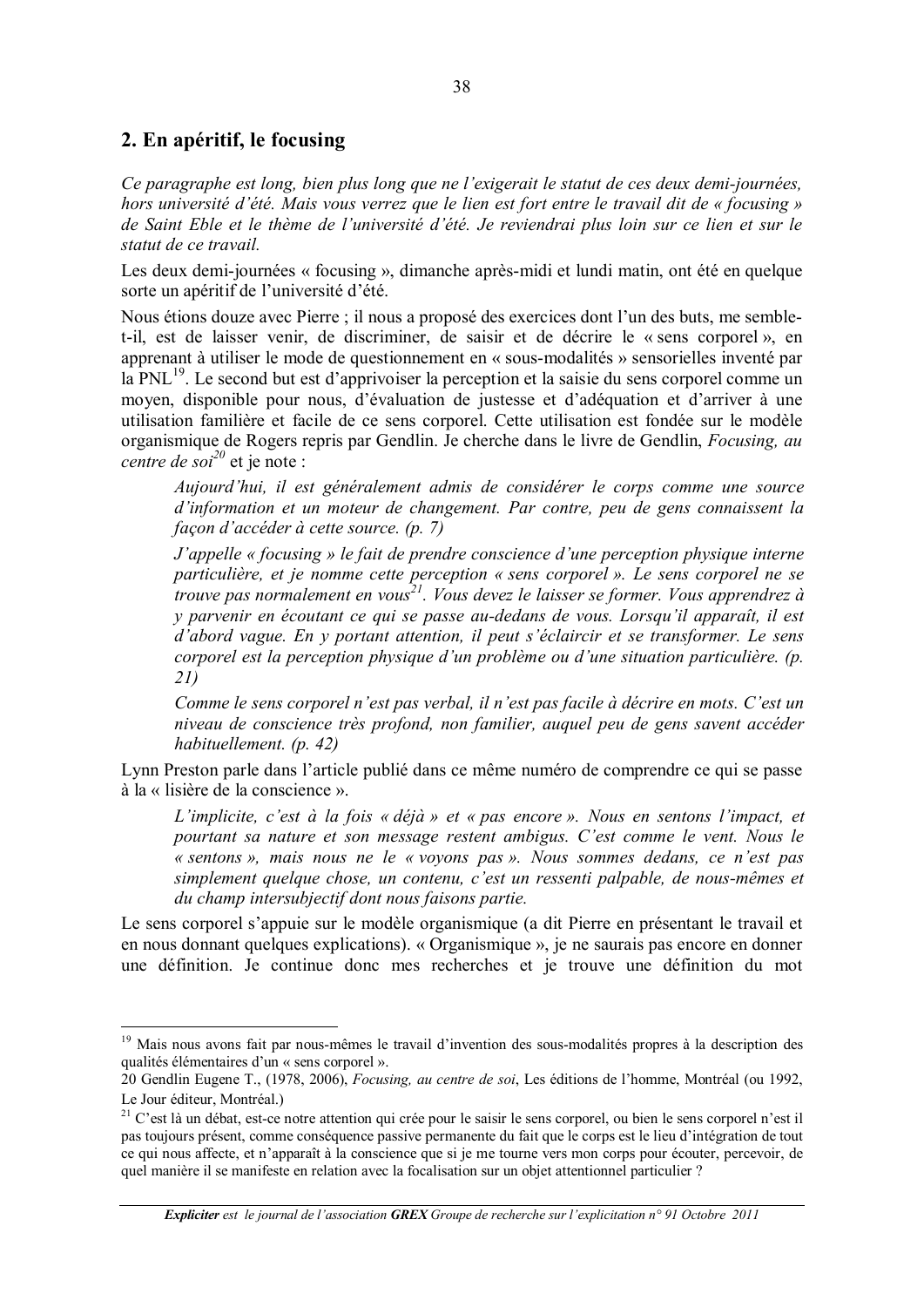« organismique » dans un lexique sur le site de l'IFEF (Institut de Focusing d'Europe Francophone, http://www.focusing-europefrancophone.org/web/cms/lexique):

Organismique<sup>22</sup>

Cette dimension « ne renvoie pas seulement à la structure physique et biologique de l'individu, mais à l'individu en tant que totalité psycho-physique interagissant comme un tout avec son environnement. » (note du traducteur du « développement de la personne » -1966)

Ce terme, souvent utilisé par Rogers, renvoie à la notion d'experiencing, puisqu'il s'agit de ce qui est corporellement vécu et ressenti, en rapport avec le contexte relationnel. Gendlin parle plus souvent d'experiencing, mais il emploie aussi ce terme, en référence à Rogers, dans certaines expressions, « organismic knowing » en équivalence  $\dot{a}$  « experiential knowing » (savoir organismique, expérientiel), « organismic experiencing » (« expérience organismique »).

Selon ce modèle, et à partir des citations ci-dessus et des explications de Pierre, nous pouvons affirmer : mon corps est affecté par la totalité des choses qui agissent sur moi, bien au-delà de ce que perçoivent mes organes sensoriels. Mon corps est une source d'information potentielle. Pourquoi information potentielle et pas seulement information? Parce que le sens corporel qui émerge quelque part dans mon corps, à propos d'un problème ou d'une situation, peut très bien rester inaperçu, être ignoré par moi si je ne l'écoute pas quand mon corps m'alerte.

C'est une idée puissante, dit Pierre, mon corps reçoit, intègre, synthétise la totalité des choses qui m'affectent (au delà du sensoriel qui m'affecte ou pas, du pré réfléchi que je peux amener à ma conscience réfléchie, du réfléchi et du surréfléchi qui sont déjà dans ma conscience réfléchie)<sup>23</sup>. Il m'informe sur des couches très profondes de ma « conscience », encore que le mot « conscience » ne convienne pas ici et que le mot « profond » ne soit qu'une pauvre métaphore spatiale pour pointer les lieux en moi qui habituellement ne m'apparaissent pas parce que je ne me suis pas exercé à les prendre en compte et à les saisir.

Lorsqu'un sens corporel se manifeste en moi, il m'apparaît comme une chose diffuse, que je crois insaisissable, indicible ; c'est seulement en le prenant comme objet attentionnel (et la visée de cet objet attentionnel a quelque chose à voir avec une visée à vide, c'est au minimum une ipséité diraient Pierre et Frédéric), c'est seulement en le laissant éclore qu'il pourra passer d'une forme vague, dont je sais seulement qu'elle est là, à une forme moins vague ; c'est seulement en le laissant se transformer par les reprises sémiotiques qu'il pourra acquérir plus de déterminations, acquérir une forme sémiotique puis une forme langagière. Par analogie, il a quelque chose à voir avec le mot sur le bout de la langue qui est là, lové en moi, et que je ne trouve pas; pourtant il est là, si je m'attarde sur lui, je peux dire qu'il a trois syllabes, qu'il commence par la lettre m, je peux même entendre sa musique, mais je ne peux pas dire le mot, il me manque des déterminations et il faut parfois longtemps pour que je retrouve sa forme complète. Souvenons-nous aussi du sentiment intellectuel, thème de l'université d'été 1998. Nous n'avions pas à ce moment-là les outils pour l'étudier comme nous pouvons commencer à le faire maintenant. Le chemin parcouru depuis est magnifique.

La transition normale, habituelle, du préverbal au verbal n'est pas spontanément percue, je suis impactée bien avant que les mots ne me viennent. Tout ce qui m'affecte, et se sédimente en moi, se sédimente dans mon corps (dans mon organisme devrait-on peut être dire). En accueillant le sens corporel, je vais chercher du sens là où il y en a, j'accueille du sens non encore sémiotisé

<sup>&</sup>lt;sup>22</sup> Relatif à « l'organisme », comme une totalité ne séparant pas corps, émotion, esprit, physiologie. (Ne confondez pas avec « orgasme » comme dans orgasmique ...)

<sup>&</sup>lt;sup>23</sup> Lien avec le modèle de la passivité et le champ de prédonation.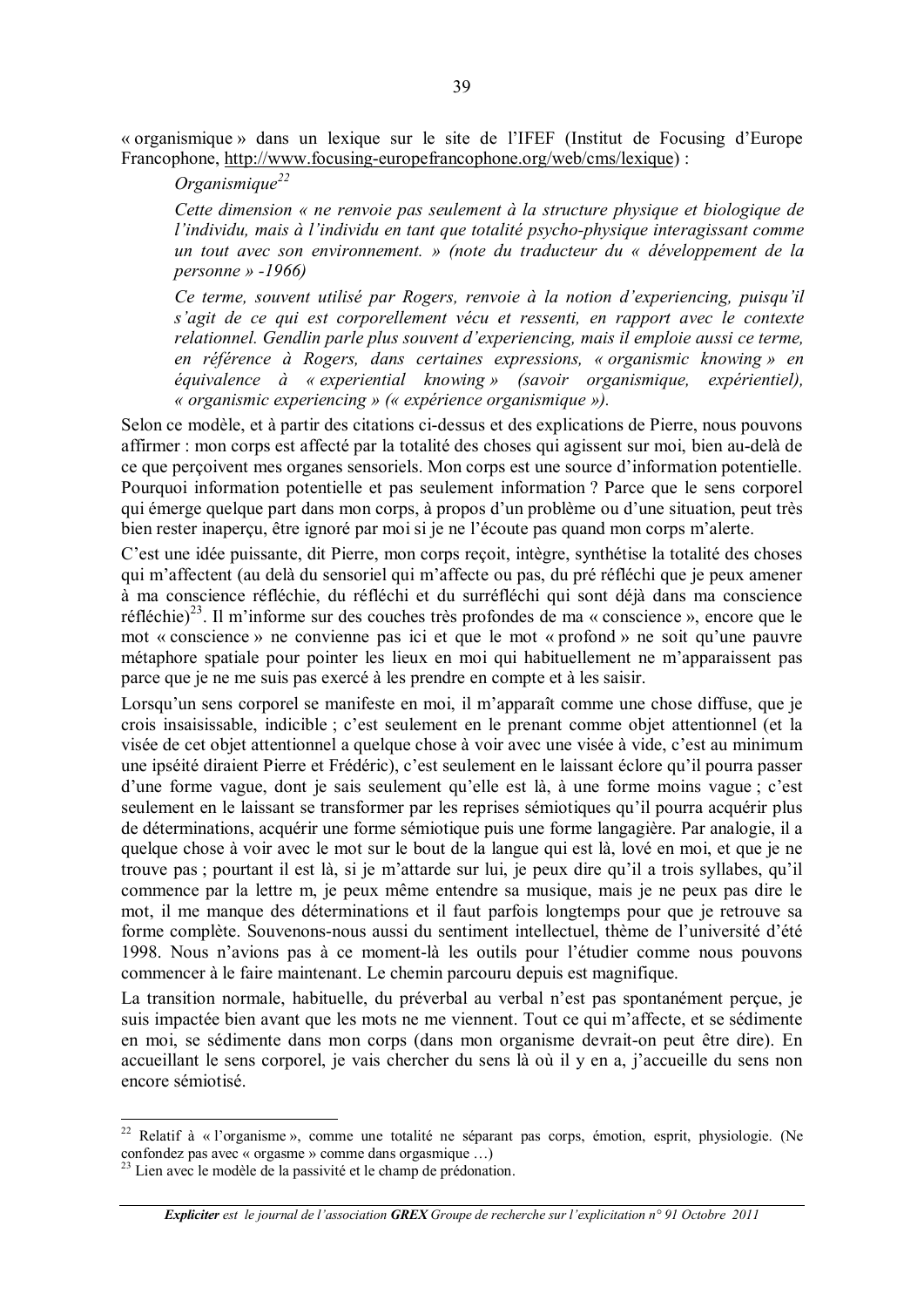Comment donner forme à cette chose diffuse, vague, apparemment insaisissable et indicible ? Comment contourner la croyance « je n'ai pas de mots pour le dire » ? Comment en parler dès son apparition? Comment lui permettre de s'amplifier et se transformer? Nous avons utilisé le questionnement des qualités élémentaires en sous-modalités pour produire une première description, pour faire apparaître des déterminations, pour qualifier des gestes, des mimiques qui le traduisent dans un premier temps, pour aller vers un premier niveau de description. La description en sous-modalités est une aide pour laisser se transformer le sens corporel et pour le sémiotiser (en gestes ou en sous-modalités par exemple).

Ce que Pierre veut faire, c'est nous apprendre à nous tourner vers cet objet attentionnel qui se donne à moi si j'v porte intérêt, si je l'accueille, si je le discrimine, si je l'écoute et si j'ai des mots, des catégories et des techniques pour le décrire. Pierre s'intéresse au processus de saisie et de description du sens corporel, sans idée d'aide au changement, ce qui ne nous empêche pas de l'utiliser comme tel comme nous l'avons fait dans le dernier exercice lundi matin. C'était certainement un exercice pour nous faire plaisir, en dehors ou à la marge du projet global des deux demi-journées.

Finalement ce travail a un lien avec le focusing auquel nous a initié Bernadette Lamboy mais il s'en détache d'une certaine facon. On pourrait parler de « focusing actuel », en temps réel, par analogie avec l'introspection fluente ou actuelle (Maurel, Expliciter n°81, 2009, n° 76 2008 : Vermersch, 2007, Expliciter 77). Quand je fais un retour à mon B, en cours d'entretien, pour lui signifier l'effet perlocutoire d'une relance, ma prise d'information se fait par une introspection en cours d'entretien ; la rétention de mon objet attentionnel, l'effet de cette relance, est encore présente en moi et je peux diriger mon attention vers elle, je fais une introspection actuelle. Alors que dans un entretien d'explicitation, je dois d'abord prendre le temps de laisser revenir mon vécu passé et d'en opérer le réfléchissement avant de le sémiotiser et de le verbaliser, je fais une introspection rétrospective. De même en cours d'entretien, en position de B par exemple, je peux vérifier rapidement la justesse de ma relance par « focusing actuel » sans faire tout le cycle nommé « focusing » dans la formation de Bernadette ; je ne le fais pas dans un but d'aide au changement, je l'utilise juste dans l'instant, comme un critère de vérification.

Il me semble même que le mot « focusing » ne convienne plus exactement pour ce que nous avons fait. Nous avons travaillé sur l'apprentissage de l'écoute des précurseurs de notre pensée, sur leur accueil et leur description, travail qui se trouve étroitement lié à celui de l'université d'été. Nous avons considéré le focusing d'un point de vue psychophénoménologique, nous l'avons pris comme objet d'étude, comme nous l'avons déjà fait pour l'explicitation quand elle s'est détachée de l'entretien. Comme nous avons commencé à le faire dans l'université d'été pour la pratique de la « dissociation ». C'est toujours le même processus, nous avons un « faire » que nous étudions ensuite d'un point de vue psychophénoménologique, où ce « faire » est à la fois outil et objet de recherche.

En allant plus loin, et en laissant revenir tout ce que nous avons fait à Saint Eble de dimanche à jeudi, je ne suis plus très sûre non plus que le mot « sens corporel » convienne encore ; ce qui me paraît plus juste, c'est de dire que nous nous sommes mis à l'écoute des couches les plus profondes (ou les plus à la marge, en arrière plan) de notre « conscience » pour en chercher une première sémiotisation et ensuite les mots pour le dire. Sauf si nous appelons « sens corporel » tout ce qui manifeste la présence de ces couches profondes ou périphériques (pour faire écho à la lisière). Lynn Preston parle, dans l'article publié dans ce même numéro, de comprendre ce qui se passe à la « lisière de la conscience ».

**Ouestion**: Faut-il continuer à nommer « journées focusing », ces deux demi-journées qui précèdent l'université d'été depuis 2009 (ou 2008 ?). N'ont-elles pas plutôt le statut des journées ateliers à Paris qui sont un lieu pour des exercices d'entraînement ; ici ce serait des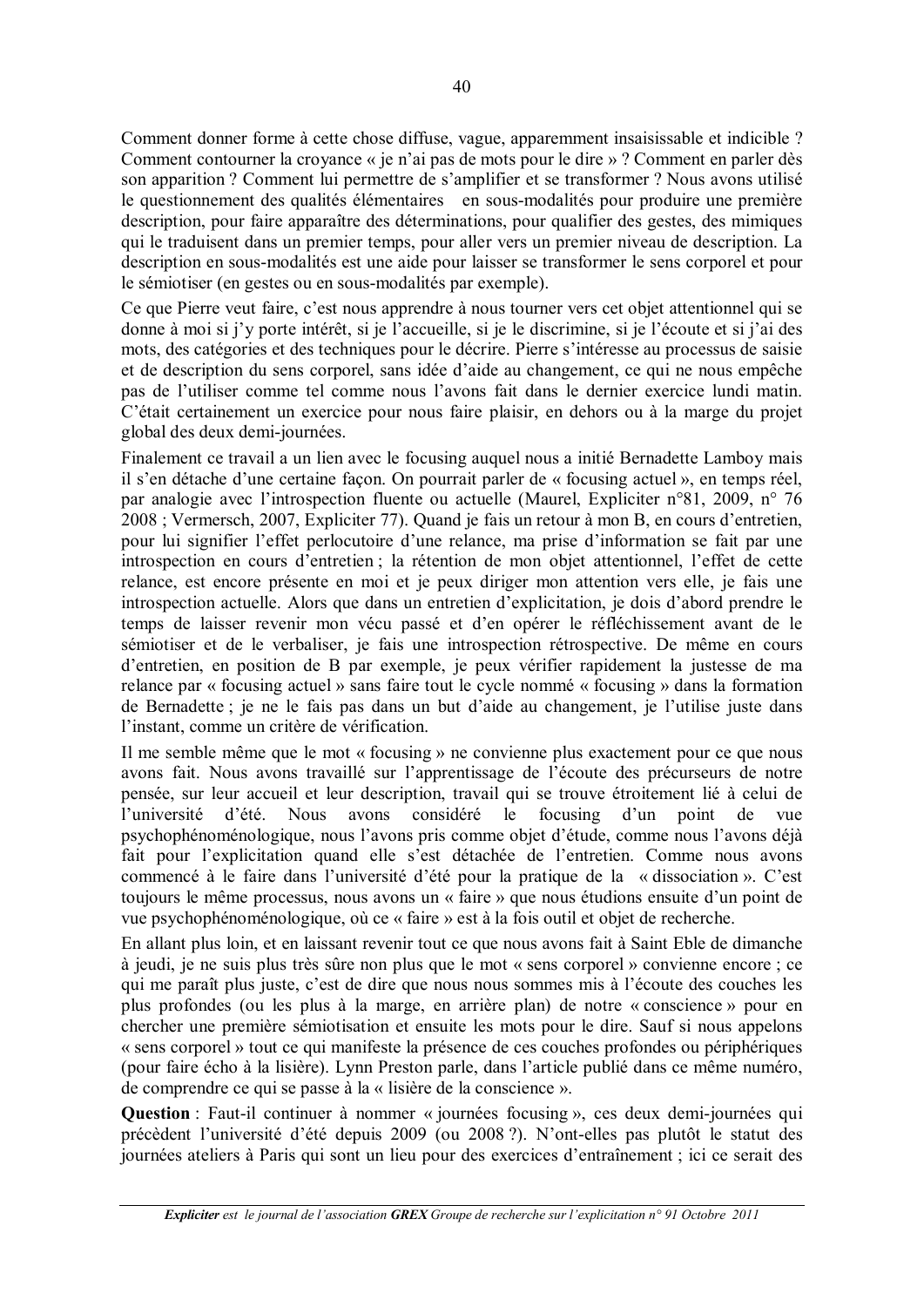exercices pour s'entraîner à discriminer et à décrire le sens corporel et pour apprendre à l'utiliser en cours d'entretien (comme l'utilisait sans doute Rogers, je n'ai pas vérifié, et comme le décrivent Gendlin dans l'ouvrage cité ci-dessus ou Lynn Preston dans l'article de ce numéro) : des exercices pour s'entraîner à discriminer et à décrire nos mouvements intérieurs les plus profonds et les plus ténus dont nous savons juste, quand nous répondons à leur signal d'alerte, qu'ils sont là, en nous.

En conclusion, je peux dire que ces deux demi-journées annoncaient le thème de l'université d'été et nous y préparaient.

## 3. La consigne de départ proposée par Pierre, et les réponses aux premières

## questions, avant le temps expérientiel

J'essaie d'écrire la consigne telle que Pierre l'a donnée en m'appuyant sur mes notes et non telle que je la comprends maintenant. Pour ceux qui n'étaient pas à Saint Eble. Car pour ceux qui y étaient, comme pour moi, je suppose, elle a changé de tonalité, elle s'est colorée de toutes nos expériences, de toutes nos découvertes et de tous nos échanges.

Le but de cette université d'été est de recueillir des informations sur la couche de tout ce qui est corporel, de ce qui est préverbal, ou plutôt de ce qui est juste sémiotisé (toute conscience est conscience de sens, donc tout noème est déjà une sémiotisation, un système référent/représentant), de tous nos petits mouvements intérieurs qui précèdent notre activité cognitive manifeste, comme une prise de décision par exemple. Cette couche préverbale est une couche ressentie, toujours présente, c'est le lieu où la décision se travaille, le lieu du sens corporel. Les précurseurs de l'action cognitive manifeste (manifeste, parce que l'activité cognitive inconsciente existe dans la passivité active) sont situés dans une zone que je vis, une zone de sensibilité très fine. C'est une zone non saisie, non décrite jusqu'à maintenant. Il faudra apprendre à la décrire. Pierre nous propose de travailler dans cette université d'été pour augmenter nos capacités de discrimination et de catégorisation pour aller vers une description.

Nous pouvons aussi préparer le thème des co-identités (prochain chantier du GREX?) en utilisant la dissociation « Prends le temps d'imaginer que tu te mets à l'extérieur ? Qu'est-ce que tu découvres de toi, qu'est-ce que tu fais quand tu te déplaces ? » Le but est d'essayer de comprendre ce phénomène pour lequel nous n'avons pas encore les outils de description, de regarder aussi ce qui se passe au moment de l'installation d'un témoin. Ce travail est présenté par Pierre comme un passage obligatoire pour permettre le travail sur les co-identités.

Question : Pierre a dit plusieurs fois que cette université d'été préparait le travail sur les co-identités. Y a-t-il un lien entre le « sens corporel » et les co-identités ? Si le sens corporel fonctionne comme un témoin dans l'inconscient phénoménologique, il pourrait y avoir un lien. Mais alors, nous allons à nouveau rencontrer une dualité, dualité entre le témoin que nous utilisons comme outil pour vérifier quelque chose ou avoir un autre point de vue et le témoin objet de recherche psychophénoménologique.

#### Je propose que nous en discutions au prochain séminaire.

Nous devons être attentifs à ce que nous pouvons attraper sur la localisation du centre attentionnel (cf. la thèse de Claire Petitmengin, tous les patients interviewés renvoient leur attention en arrière). Où est mon centre attentionnel quand je fais attention ? Pouvons-nous aussi saisir des déplacements du centre attentionnel?

Nous devons être attentifs aussi aux pensées fugaces, aux « pensées secondaires », aux pensées co-occurentes : beaucoup de ces pensées sont des saboteurs. Y a-t-il des pensées fugaces positives ? Oui en moi énonce ces pensées fugaces ?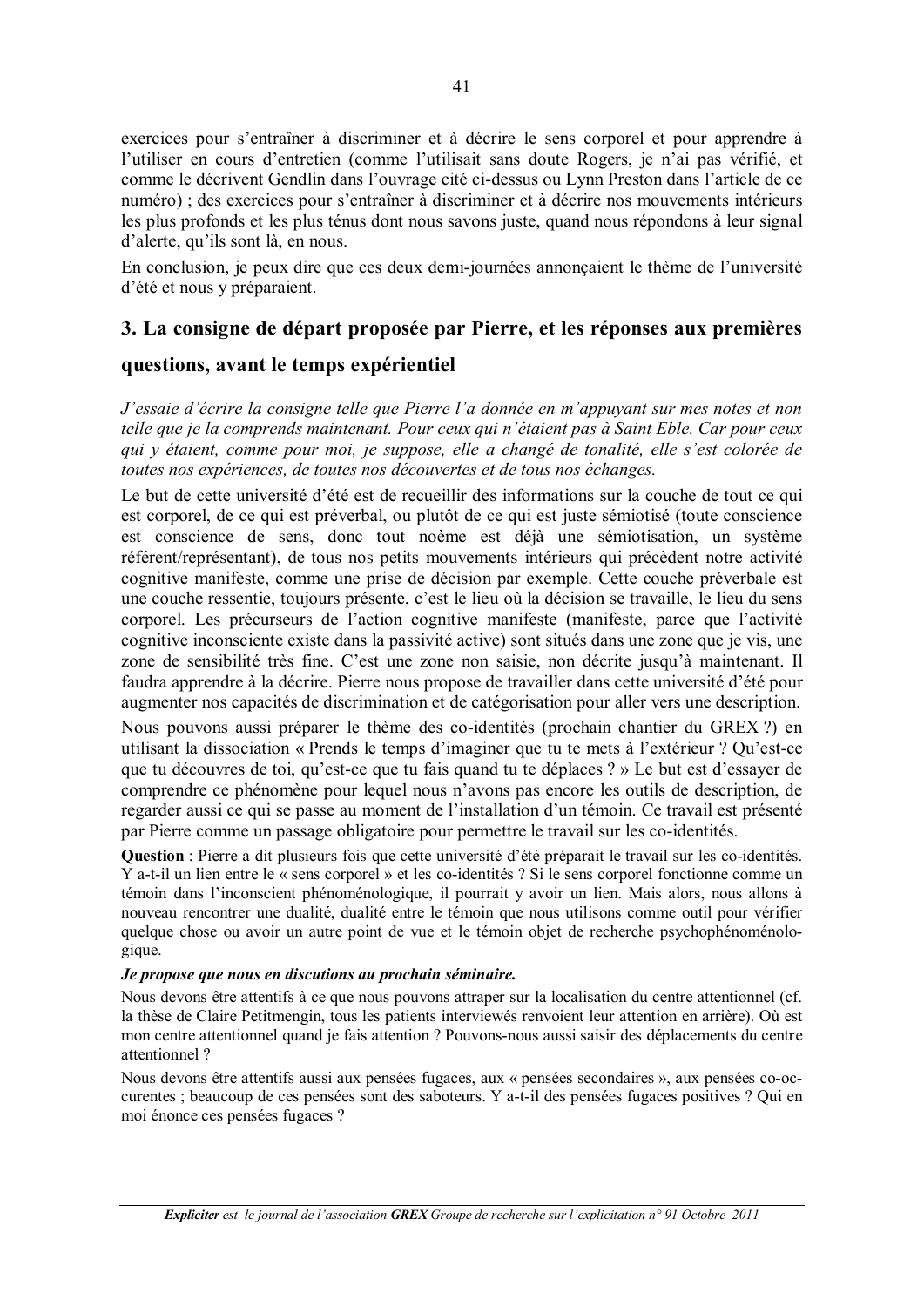Comme toujours, il nous faudra quitter le ravissement des techniques pour développer nos capacités de discrimination. Si nous prenons l'exemple du focusing, quand il y a un petit quelque chose vague, nous pouvons le décrire en sous-modalités sensorielles, ce qui nous permet de créer du catégoriel.

Des questions se posent aussitôt :

Y a-t-il une différence entre préverbal et pré réfléchi ?

Est-ce que le corps sédimente et reflète intelligemment quand il le fait ?

Pouvons-nous établir une relation entre le sens corporel et les pensées fugitives ?

Quel lien entre le sens corporel et les valences ?

Comment s'articule le sensible et l'entendement ?

Nous aurons des réponses ou des bouts de réponse à ces questions quand seront publiés dans Expliciter les résultats de nos explorations de Saint Eble.

Quand nous nous tournons vers le pré réfléchi, il y a du rien. De quoi ce rien est-il fait ? Là où il y a du rien, il y a du nouveau à découvrir. Il faut du temps, il faut rester branché sans partir en méditation. Dès qu'on s'arrête sur ces choses vagues, qu'on ne discrimine pas encore, il y a sémiotisation. Quelle que soit notre expérience, il y aura toujours des choses à découvrir chez nous, « des choses que nous ne savons pas nommer, des choses qui sont là en nous mais qui semblent indicibles » dira quelqu'un pendant le premier feedback. La mise en place d'un témoin peut permettre, de la position dissociée du témoin, de nommer ce qui était indicible pour le A qui est resté à sa place.

Plusieurs scénarios de travail sont présentés comme possibles, de facon à donner un canevas de travail pour les trinômes (mais la pratique a montré que si cette scénarisation était intéressante pour lever quelques inquiétudes, elle fut de fait inutile, chaque trinôme ayant créé son propre scénario de travail):

Scénario 1 : B interroge A et va le plus loin possible dans la finesse du questionnement. A dit à B ce que lui font ses relances (peut se faire aussi en auto-explicitation). C'est le canevas classique que nous utilisons depuis quelques années ou A doit être capable de s'observer lui-même en temps réel, et de catégoriser ce qu'il vit pour le rapporter à B.

Scénario 2 : Pour approfondir l'expérience de B, B questionne A ; puis C questionne B sur le sens corporel, les secondaires, la localisation de centre attentionnel pendant un moment pertinent de l'entretien qu'il a mené avec A (comment il a pris la décision de relancer ou pas par exemple).

Scénario 3 : B fait un entretien avec A où A est invité à mettre en place un ou plusieurs témoins ou dissociés ; ensuite C fait un entretien avec A sur son expérience de mettre en place une ou plusieurs dissociation pendant le premier entretien (voir le témoignage d'Armelle, Claudine et Fabien dans ce numéro).

## Done

- Discriminer en moi.

- Découvrir des catégories de description,

- Explorer les transitions (installation du témoin, moment de la dissociation, changement de centre attentionnel, etc.), la localisation du centre attentionnel, le sens corporel, les mouvements internes, les secondaires, les positions aperceptives (cf. PNL). Aller ainsi vers de nouveaux objets d'étude,

- Introduire en permanence la référence au sens corporel.

## 4. Dispositif de Saint Eble 2011

Le travail s'est fait en grand groupe et en trinômes.

Selon le vœu des participants, ces trinômes, formés lundi, sont restés les mêmes pendant tout le séjour. Chaque trinôme a suivi son fil à partir de quelques idées de départ puisées dans les propositions de Pierre et a approfondi selon les trouvailles faites en cours d'entretien, selon les premières analyses à chaud de ces entretiens et selon ses centres d'intérêts.

Nous étions 18, 18 est divisible par 3, il y avait donc six trinômes.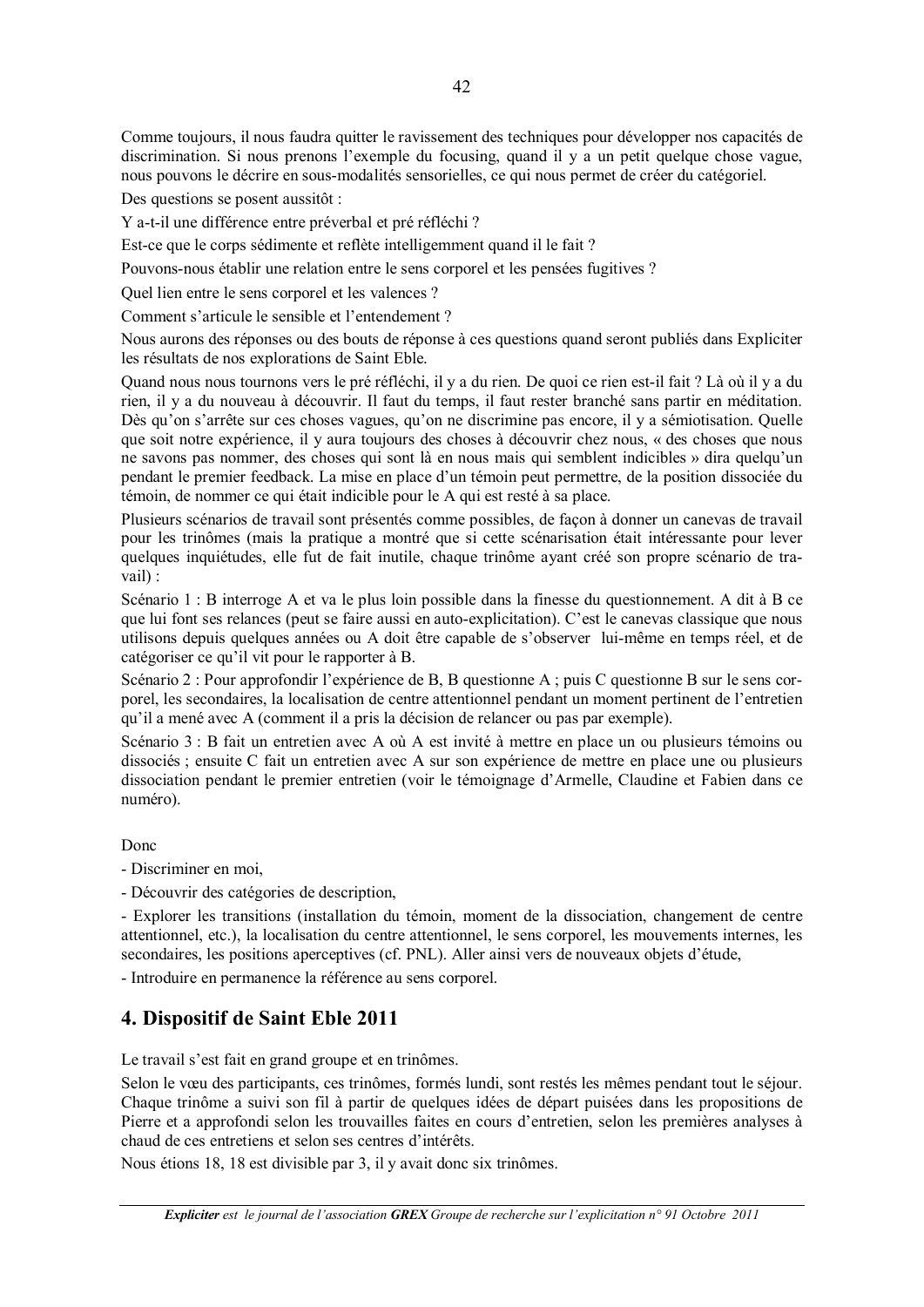| Quand?              | Quoi?                                                        |
|---------------------|--------------------------------------------------------------|
| Lundi après-midi    | Ouverture de l'École d'Été                                   |
|                     | Le thème                                                     |
|                     | Nos questions                                                |
|                     | Travail en trinômes                                          |
| Mardi matin         | Mini feedback                                                |
|                     | Travail en trinômes                                          |
|                     | Feed-back à midi, penser à prépa-<br>rer le feedback du soir |
| Mardi après-midi    | Travail en trinômes 1h30                                     |
|                     | Début du grand feedback à partir<br>de 16h                   |
| Mercredi matin      | Suite du grand feedback                                      |
| Mercredi après-midi | Suite du grand feedback                                      |
|                     | Travail en trinômes                                          |
| Jeudi matin         | Travail en trinômes jusqu'à 11h                              |
|                     | Feedback des journées                                        |
| Jeudi après-midi    | Feedback des journées (suite et fin)                         |
|                     | Régulation jusqu'à 16h                                       |
|                     | Départ                                                       |

## 5. Les questions qui se sont posées, un aperçu des grands feedbacks

Comme d'habitude dans un compte-rendu, il est impossible de rendre compte de la variété et de la densité du travail accompli. Ce paragraphe est hétéroclite et inachevé. Il me manque des informations pour rendre compte plus complètement et plus fidèlement du travail des trinômes. Je le laisse cependant car, s'il informe peu ceux qui n'étaient pas là, il pourra servir de point d'appui à des questions pendant le séminaire, ce qui est l'un des buts du compte-rendu.

Certains ont découvert des pensées fugaces prenant la forme de saboteurs (par exemple des pensées co occurrentes du genre : « il vaut mieux que tu te taises », « tu n'y arriveras pas », « tu n'en es pas capable »).

Nous nous sommes intéressés à des choses qui n'ont pas une forme définie, qui sont là sans qu'on puisse ni les saisir ni les décrire immédiatement. « En découvrant la chose par la réaction qu'elle déclenche en moi, je peux dire que c'est en moi et que c'est inaccessible, que c'est là et que je n'y accède pas ». » dira quelqu'un dans le feedback. Le mot inaccessible est inapproprié ici, inaccessible voudrait dire qu'on ne peut pas y accéder, il relève d'une croyance du même ordre que l'effroi de la visée à vide (Vermersch, 2006, Expliciter  $n^{\circ}65$ ), j'v accède à ce moment-là sur un mode particulier; dès que j'y suis attentif, je la fais exister même je n'y accède pas dans sa pleine détermination (comme le mot sur le bout de la langue). Je n'y accède pas totalement pour le moment mais ce n'est pas inaccessible.

Toutes ces choses nous sont peu familières.

En installant un témoin, on peut faciliter le choix du nom de cette chose. De même l'usage des sousmodalités est une facon de faire exister en le qualifiant quelque chose de diffus, qui semble indicible parce qu'il faut d'abord discriminer les nuances avant de qualifier. Quelle que soit notre expérience, il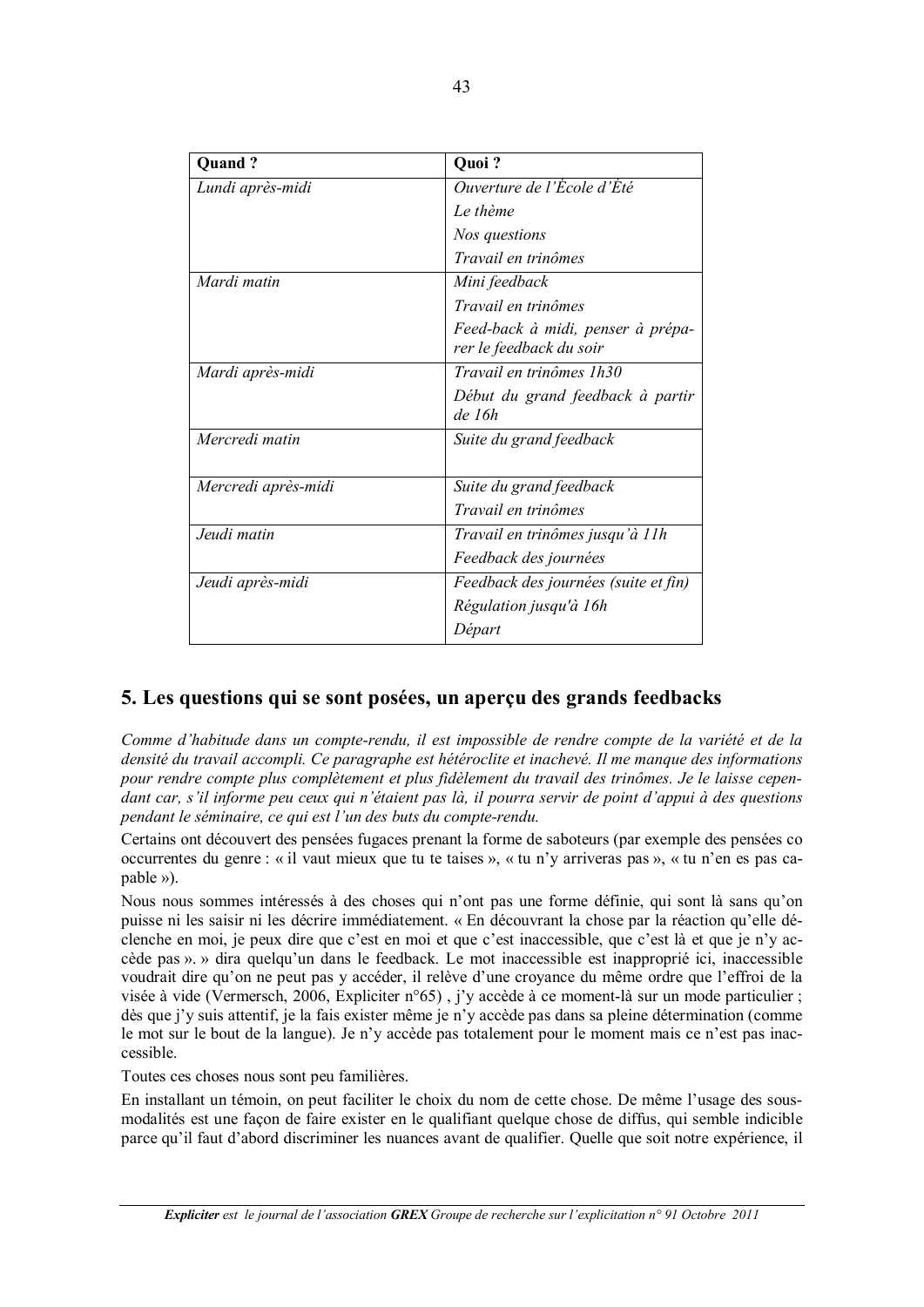y aura toujours à découvrir en nous des choses que nous ne savons pas nommer. On peut aussi questionner en « autre chose », « qu'est-ce qu'il y a d'autre ? ».

Certains ont travaillé plus particulièrement sur l'installation du témoin. Comment on met en place un témoin, une dissociation ? Ou'est-ce qui aide ou complique son arrivée ? Est-ce facilitant de lui donner une intention ou une mission par exemple. Pour une situation qualifiée d'embarras, est-il pertinent de faire appel à un témoin débrouillard capable de débrouiller cet embarras ? Dans un premier temps c'est un usurpateur qui est venu. Il peut aussi arriver un témoin faiblard, mollasson. Certains ont testé le A (ou le B) témoin par dissociation (déplacement spatial pour saisir l'ensemble de la situation par exemple), en lui donnant une fonction (voir ou dire ce que A ne peut pas voir ou dire).

Un trinôme a travaillé sur une situation spécifiée d'écoute (d'empathie peut-être ?) où est apparu un changement de localisation du centre attentionnel.

Un trinôme a décidé de ne pas s'enfermer dans des rôles de A, B ou C, de laisser fluctuer ces rôles selon le cours de l'entretien et de saisir tout ce qui se présente dans cette situation ludique qui facilite l'émergence.

Le contrat d'attelage change : A renvoie à B ce qui se passe pour lui et dit ce dont il a besoin.

Quel est le rôle des croyances dans tout ce travail ?

Je reviens plus particulièrement sur le travail autour de la mise en place d'un ou plusieurs « témoin » et de la « disssociation » qui a constitué un sous-thème important de l'université d'été.

Le témoin, utilisé depuis plusieurs années, sur lequel rien à ma connaissance n'a encore été écrit (suite au thème de Saint Eble 2009) excepté le compte-rendu, est pour moi, dans mon expérience de co-recherche, une instance interne ; le mien est le plus souvent une petite icône de femme stylisée, qui s'installe en haut à gauche dans ma tête, qui s'éteint, s'allume ou clignote selon mon activité de pensée ou les relances de mon B. Il serait bon de savoir si des données ont été recueillies sur des témoins extérieurs.

Cette année, nous avons rencontré, comme je l'ai dit plus haut, un témoin débrouillard, un témoin faiblard, mollasson, un témoin usurpateur, une démultiplication de témoins à l'infini que B a eu la difficile tâche de stopper pour les rassembler tous.

Ce que Pierre a introduit clairement cette année en parlant de dissociation et en revenant à une pratique et conceptualisation de la PNL (position associée/dissociée), c'est le détachement d'une partie du moi qui s'installe ou que j'installe dans l'endroit le plus adéquat pour le but recherché. Par exemple, devant un entretien qui se bloque parce que A ne peut pas en dire plus. B peut proposer « Prends le temps d'imaginer que tu te mets à l'extérieur de toi, à un endroit d'où tu peux voir ou percevoir la situation dans son ensemble. Qu'est-ce que tu peux dire d'autre de cet endroit-là, que tu ne savais pas quand tu étais ici ou que tu ne pouvais pas percevoir d'ici ? ». L'endroit où je me mets me permet de voir les choses différemment.

Pour faciliter les relances, un groupe a proposé de nommer le A initial A1, le premier dissocié A2, le deuxième A3, etc. Ce qui paraissait plus simple que de redonner toutes les déterminations qui permettaient de repérer quel A dissocié était convoqué. Nous avons discuté de cette notation symbolique. Certains aiment, d'autres résistent. Pour Pierre, c'est une façon de se donner des outils conceptuels comme nous l'avons fait avec V1, V2, V3. Cela permet une économie de pensée et une meilleure efficacité de cette pensée (comme en algèbre). Pierre envisage d'introduire la dissociation et cette notation dans les prochains stages.

Si je reviens sur le vocabulaire de la PNL, on y utilise les mots « associé/dissocié » pour qualifier une position de parole : je vois la situation avec mes yeux ou je me vois dans la scène.

Utiliser la dissociation, à Saint Eble, c'est demander à A de détacher une partie de lui-même ailleurs, dans le temps ou dans l'espace.

En PNL, on parle plutôt des parties du moi. Devant une situation problème, par exemple, B peut aider A (A1) à installer un A2, issu d'une situation ressource de réussite, qui aidera A1 à résoudre le problème.

« Partie du moi », « dissocié », « témoin ». Il serait intéressant de voir les spécificités des ces mots, ce que leur usage permet d'attraper, ou de ne pas attraper. La dissociation n'est pas utilisée ici, comme en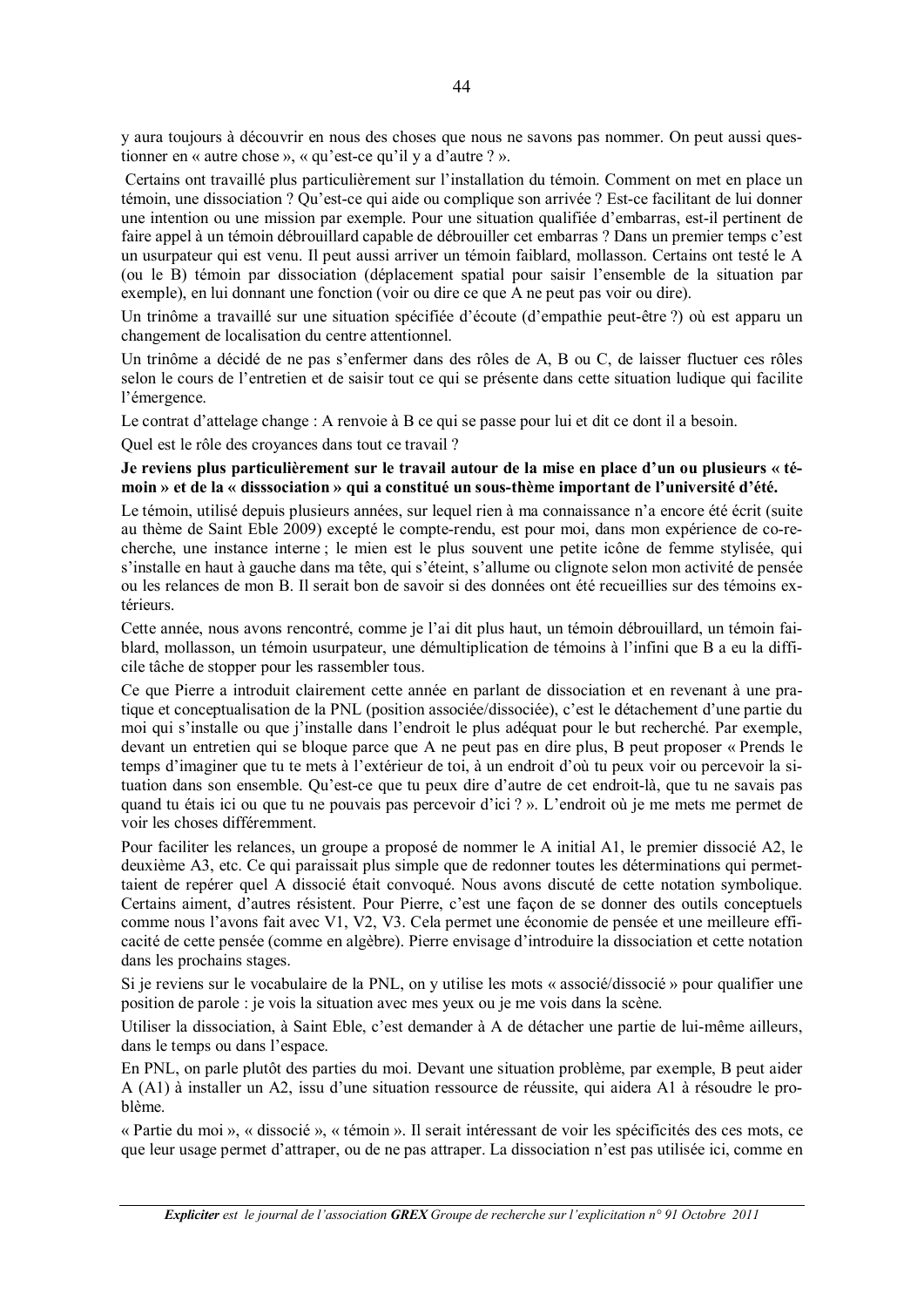PNL, pour une aide au changement (voir fertilisation croisée de l'exemple précédent ou stratégies des génies de Dilts), mais pour élucider, décrire, nommer.

Des questions se sont posées sur la relation qu'entretiennent les dissociés avec leur vécu. Je les donne en vrac : Ouelle est la position de parole de ces dissociés ? Ouelle relation entretiennent-ils avec ce dont il parle ? Est-ce que la dissociation fige A dans un vécu. le V1, ou le V2 ? Quelle est la valeur d'un V1 décrit par une dissociation de moi ? Comment savoir à quel vécu elle est associée ? Je sais que le groupe (Armelle, Claudine, Fabien) travaille en ce moment sur un protocole de Saint Eble qui pourrait documenter certaines de ces questions mais je ne sais pas si le travail sera suffisamment avancé pour paraître dans ce numéro.

D'autres questions ont été posées sur l'autonomie des témoins ou dissociés, sur leur lien entre eux et avec le A1 originel, c'est un lien qu'il faudra explorer dans l'avenir. Quelle est la relation qu'entretient le dissocié avec celui dont il est issu ? Est-ce qu'il devient une partie du moi autonome ? Est-ce que je peux autoriser l'un de mes Ai à l'autonomie ? Est-ce que je dois l'autoriser à l'autonomie ? « A un moment je ne le contrôle plus, je l'autorise à l'autonomie, je vis ce qu'il fait comme extérieur à moi, je ne pourrais pas dire ce qu'il dit à sa place, le dissocié s'exprime comme s'il n'était pas une partie de moi (cf. rêve éveillé) » témoignera quelqu'un pendant le feedback. Le dissocié tient un discours que l'origine A1 ne pourrait pas tenir. « J'entre dans un espace sans tabou, dans cet espace le mot « bizarre » n'existe pas » témoignera une autre personne. Quel est le point de la passivité que j'explore ainsi ? Il est intéressant de questionner sur le moment de transition où la dissociation s'opère. Comment questionner ces positions du moi ? Ces transitions ?

Comme toujours en psychophénoménologie, la dissociation est à la fois outil et objet d'étude, comme l'a été et l'est encore l'explicitation, comme le devient le sens corporel. Nous utilisons la dissociation pour voir et décrire des choses qui ne nous apparaissent pas spontanément dans notre position de A (A1) et nous voulons étudier comment se fait la mise en place. Nous ouvrons un espace de description de la pratique de la dissociation.

Avons-nous avancé sur les questions que nous nous posions l'an dernier à la fin de l'université d'été et qui restent actuelles ?

Maintenant nous savons que l'École d'Été de Saint Eble est le lieu d'exploration et de description de nos actes intérieurs et des transitions à l'origine de ces actes.

Et la règle d'or : penser à ne rien considérer comme évident, et donc à tout questionner.

Trouvons-nous des déterminations nouvelles ? À quoi devons-nous faire attention pour décrire finement ? Les difficultés rencontrées sont aussi intéressantes que les données recueillies par les nouveaux problèmes qu'elles posent.

Comment atteindre des zones à la limite du descriptible ? Avec quels outils techniques ? Comment les utiliser?

#### 6. La co-recherche

Il me semble que la co-recherche fonctionne maintenant à plein régime. Les trinômes ont travaillé de facon parfaitement autonome. A ma connaissance, aucun petit groupe ne s'est trouvé en difficulté. Malgré l'hétérogénéité des participants et de leurs centres d'intérêts, nous avançons collectivement vers une meilleure connaissance de notre subjectivité, avec de nouvelles catégories de description et des relances permettant de la décrire plus finement d'année en année.

J'ai dit au début que 8 participants sur 18 venaient pour la première ou la deuxième fois à Saint Eble. Les feedbacks ont montré que personne n'est resté à la traîne et que chacun a pleinement contribué au travail collectif. Je crois que tous les « jeunes» avaient fait le stage de niveau II de Pierre et/ou celui d'auto-explicitation. Nous avons donc pu constater l'effet de l'évolution des formations de Pierre qui y intègre les nouveautés. Il est intéressant de remarquer que ce qui a pu nous paraître étrange et difficile à un moment<sup>24</sup> est maintenant enseigné par Pierre comme des savoirs simples et normaux, et que, ce-

<sup>24</sup> Les anciens, rappelez-vous de l'évocation de l'évocation en 1995 et de la conduite des premiers V3, c'était difficile à comprendre, cela nous paraissait infaisable.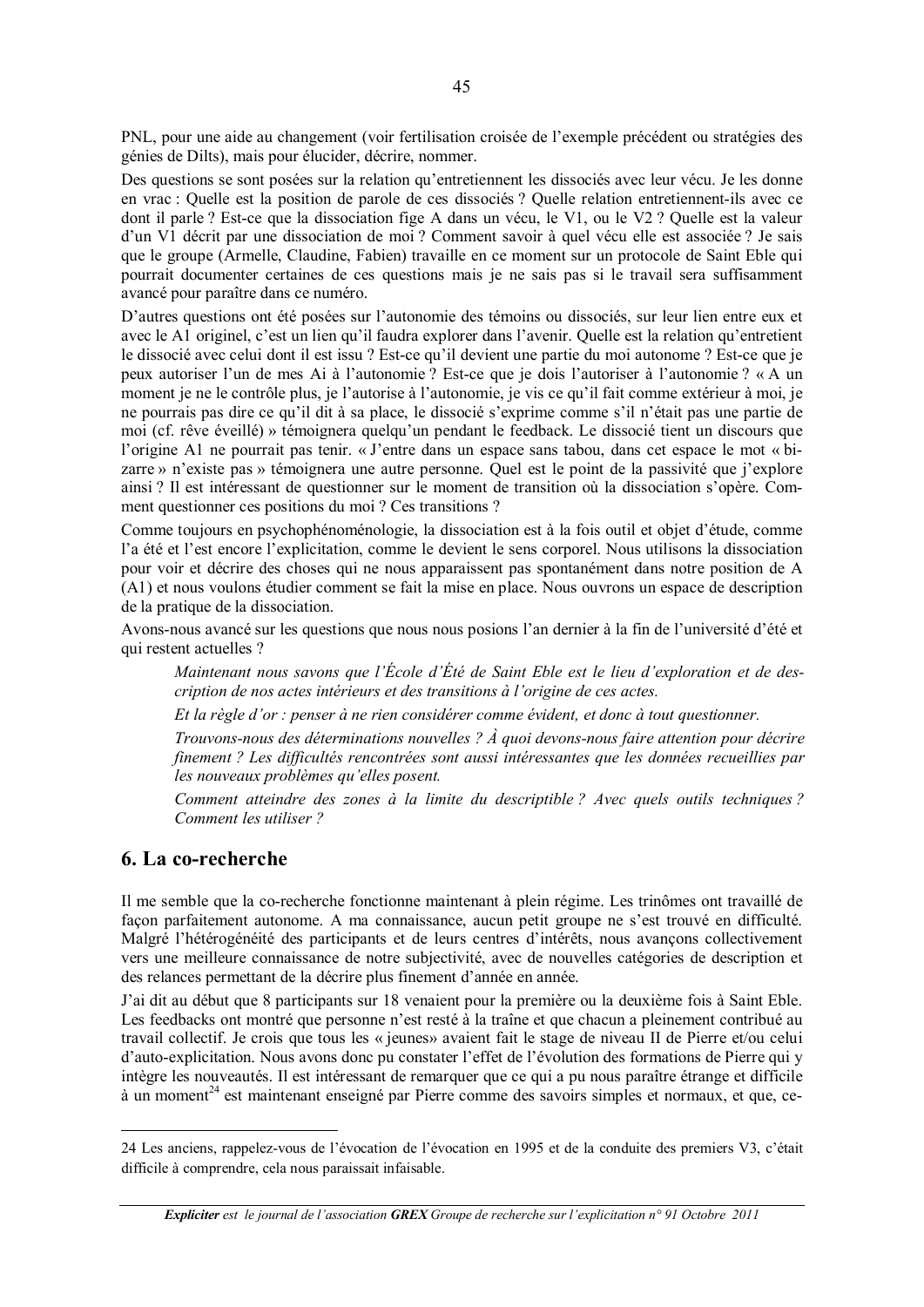rise sur le gâteau, les nouveaux formés les maîtrisent bien. Il est vrai que cela se produit dans toutes les sciences : ce qui est affaire d'experts au moment de la découverte se banalise et peut devenir plus tard un savoir partagé par le plus grand nombre. Les exemples sont nombreux en mathématiques (nombres négatifs, nombres irrationnels<sup>25</sup>, nombres complexes, intégration, probabilité, pour n'en citer que quelques uns). Les avancées dans la conceptualisation et dans la pédagogie des enseignements permettent cette transmission. C'est exactement ce qui est en train de se passer au GREX. Ceux qui se sont formés aux nouveautés à l'université d'été ou aux séminaires de Paris et ceux qui ont maintenant une formation initiale avec Pierre, tous peuvent travailler ensemble en co-recherche à Saint Eble, et produire du nouveau. Magnifique et excitant, non!

Il faut souligner aussi à quel point l'autonomie des trinômes a permis de faire sortir des différences de point de vue. Toutes ces variations permettent d'enrichir notre connaissance au delà de ce que nous pouvions imaginer en commençant.

En fait le cadre de l'université d'été est comme celui de l'entretien d'explicitation, un gant de fer pour une main de velours :

- Le gant de fer, c'est l'orientation thématique forte donnée par Pierre à l'ouverture. C'est aussi l'alternance des temps de travail : les temps de travail expérientiel accompagné d'analyse à chaud dans les petits groupes et les temps de retour en grand groupe qui nous obligent à structurer la présentation du travail du petit groupe pour montrer son intérêt et pour le rendre accessible à tous, pour le soumettre aux premières questions des autres, pour en faire des objets de discussion. Le travail de Saint Eble est structuré par cette alternance. Les questions et les apports conceptuels des uns et des autres jouent un grand rôle sans parler du fil conducteur que tient Pierre parce qu'il sait où il veut aller même s'il ne sait pas toujours ce que nous allons trouver.

- La main de velours, c'est la liberté totale dans l'organisation du travail des trinômes : faire ce qu'a dit Pierre, ou autre chose, comme il l'a dit ou autrement. Les petits groupes travaillent de facon complètement autonome et peuvent laisser libre cours à leur invention, imagination, fantaisie, créativité, Cela apparaît comme une condition nécessaire pour ne pas tomber dans l'uniformité et pour faire émerger du nouveau. Cette condition est-t-elle suffisante ? L'avenir nous le dira mais il semble bien que oui.

En résumé certaines caractéristiques de notre co-recherche se dégagent maintenant pour moi pour la première fois : la réflexion sur notre fonctionnement de co-recherche à Saint Eble me donne souvent matière à pensée et il faudra bien qu'un jour, quelqu'un écrive sur ce sujet. En attendant, deux caractéristiques me paraissent émerger :

- L'enseignement des nouveautés dans les stages de formation, facilitant et permettant une bonne intégration de ceux qui arrivent à Saint Eble pour la première fois.

- L'organisation du travail à Saint Eble, une main de velours dans un gant de fer.

Donc cadre fort, liberté, singularité, variations.

Quelle cohérence avec l'explicitation elle-même !

Je retrouve là une caractéristique forte, productive et néanmoins éthique de l'entretien d'explicitation qui a profondément inspiré la conception et l'organisation de mes enseignements à partir du moment où j'ai pu l'expliciter.

#### Je propose que nous en parlions au prochain séminaire.

(de l'état actuel de la co-recherche, de la main de velours dans un gant de fer et des nouvelles formations de Pierre, bien sûr, pas de mes enseignements).

<sup>&</sup>lt;sup>25</sup> La possibilité de l'existence d'un nombre qui mesure la diagonale d'un carré de côté 1, que nous appelons

aujourd'hui  $\sqrt{2}$ , a déclenché des batailles rangées chez les philosophes et mathématiciens grecs. Descartes a appelé « fausses solutions » les racines négatives d'une équation (plus exactement leur valeur absolue). Pour lui, les « vraies solutions » étaient les racines positives. Et pourtant aujourd'hui, tout cela est enseigné au collège !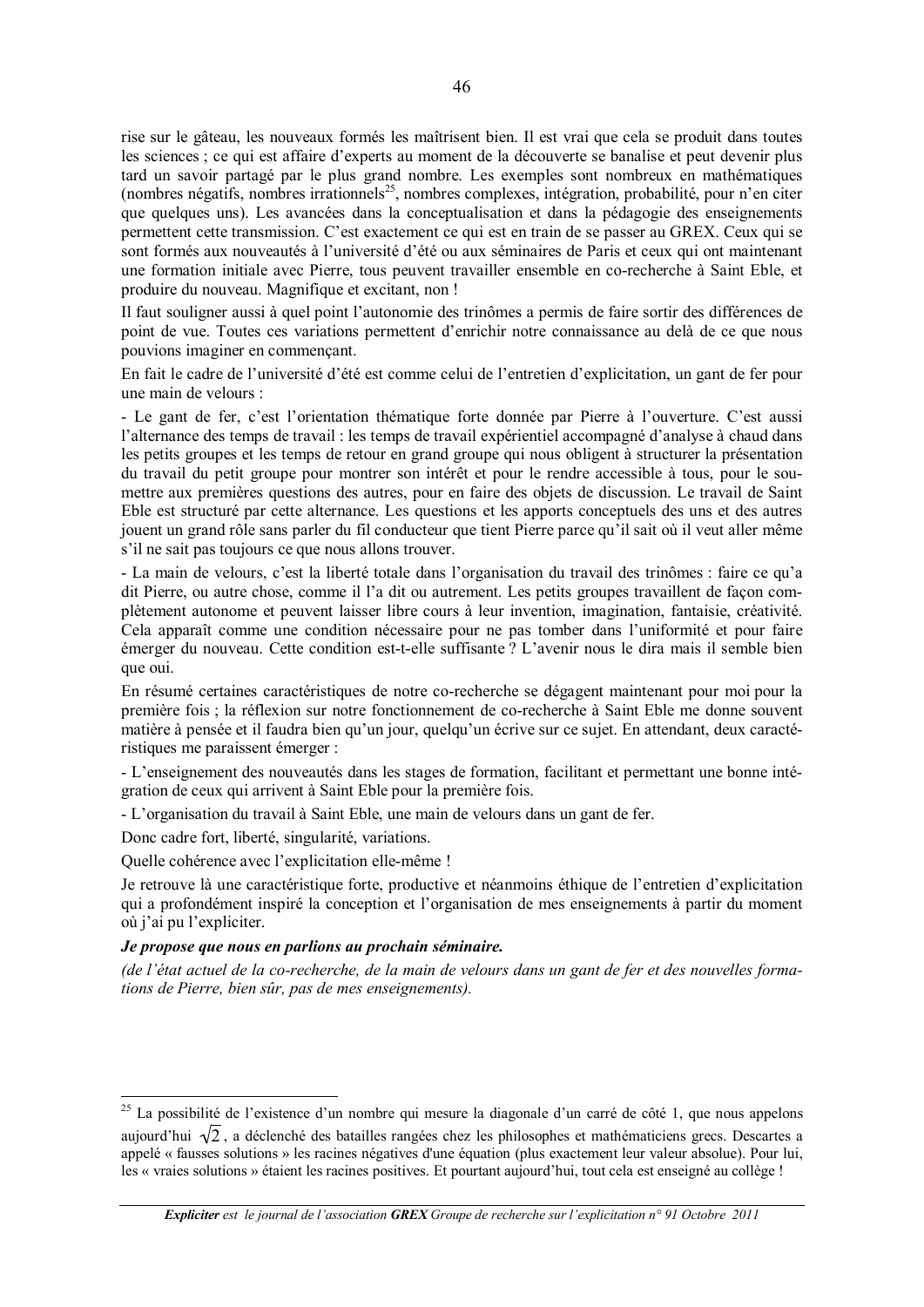## 7. Pour conclure

Nous n'avons pas utilisé de mots théoriques pour préparer ou pour parler de notre travail, pas de mots conceptuels de la phénoménologie ou de la psychophénoménologie : ils étaient là pourtant, flottant autour de nous, masqués comme des Vénitiens de Carnaval. Par exemple : ipséité, passivité, champ de prédonation, reflètement. Seul le mot « sémiose » a eu droit de cité (normal, il est tellement utile, c'est une si belle poignée conceptuelle !) et je vous invite à relire la Note sur la sémiose et le sens : *l'exemple du focusing* dans Expliciter n°79, pp. 24-41. Mais chut ! Je le dis après coup et tout doucement. En effet, la réduction phénoménologique n'est-elle pas le fait de suspendre ce que je sais du monde ? Alors, nous avons suspendu, nous nous sommes mis en relation avec les choses elles-mêmes sans aucune induction que pourraient produire des mots conceptuels issus d'un corpus théorique et déjà chargés de sens. Nous avons court-circuité le langage et les catégorisations qu'il emmène inévitablement avec lui. Nous avons commencé à explorer le non verbal, le non loquace, le présémiotique, le sens corporel, les lisières de la conscience, l'indicible ou du moins ce qui nous apparaît comme tel dans un premier temps parce que nous ne savons pas le discriminer en nous, parce que nous n'avons pas (encore) de mots pour le dire.

Nous en sommes au point de description de la subjectivité qui consiste à dresser une cartographie de l'expérience subjective. Cette cartographie permettra-t-elle de produire de la causalité en psychophénoménologie?

Nous nous formons, nous explorons, nous essayons.

Nous sommes revenus à certains outils de la PNL, comme les parties du moi, les positions associées/dissociées, les sous-modalités sensorielles, techniques utiles et efficientes pour donner une forme et un nom à ce qui n'en n'a pas encore.

Question : c'est une question que j'ai ramenée de Saint Eble où j'ai parfois été agacée par ce qui m'est apparu comme une utilisation excessive du mot « sens corporel » : quel lien y a-t-il entre sens corporel, perception kinesthésique et aperception ? (Voir article de Pierre-André Dupuis, Perception et aperception. Remarques, Dans le bulletin GREX  $n^{\circ}10$ , sur le site). Première réponse de ma part : le sens corporel est une manifestation, une alerte venant de tout ce qui m'a affectée, dans sa globalité, audelà des ressentis sensoriels dont font partie mes ressentis kinesthésiques. Pierre-André que j'ai consulté sur ce point m'a fait la réponse suivante (par mel et par retour du courrier) :

La question de l'aperception est embrouillée parce que, au cours de l'histoire, le mot a pris des sens bien différents. Mais à mon avis, la référence moderne la plus importante vient de Leibniz, quand il désigne par ce terme "la conscience ou la connaissance réflexive" d'un état intérieur (i'ai fait allusion à cela dans mon petit texte). Ensuite, chez Husserl, cela distingue la perception "externe" (c'est-à-dire en fait "tournée vers l'extérieur", au moyen des organes sensoriels) et un "rapport immédiat", direct, qui n'est pas du même ordre que celui de la perception des objets. C'est pour cela, par exemple, qu'il parle de l' "aperception immédiate d'autrui" (mais c'est un problème qui n'est pas très bien résolu, et Ricoeur reprend cette discussion dans Soi-même comme un autre). Donc le plus simple est peut-être de distinguer "perception interne" (aperception) et "perception externe", et de retraduire, dans la formule de Leibniz, "réflexif" par "réfléchissant". Je crois que c'est comme cela que Pierre emploie le terme d'aperception, pour désigner, "l'acte de se tourner vers un état intérieur pour en effectuer le réflé $chissement''$ 

Cela veut dire alors que l'on met les ressentis sensoriels et les ressentis kinesthésiques du côté de la perception externe, ce qui ne pose aucun problème, et d'autre part que le déploiement du sens à partir du sens corporel peut aussi s'effectuer par "reflètement" (comme dans "le sens se faisant", le focusing, etc.).

## Je propose d'en discuter au prochain séminaire.

J'ai souligné dans le paragraphe 2 l'approche du focusing très personnelle de Pierre, une approche et une utilisation psychophénoménologique, au service de nos buts de recherche. En bref, nous apprenons à discriminer en nous le « sens corporel » pour l'utiliser comme critère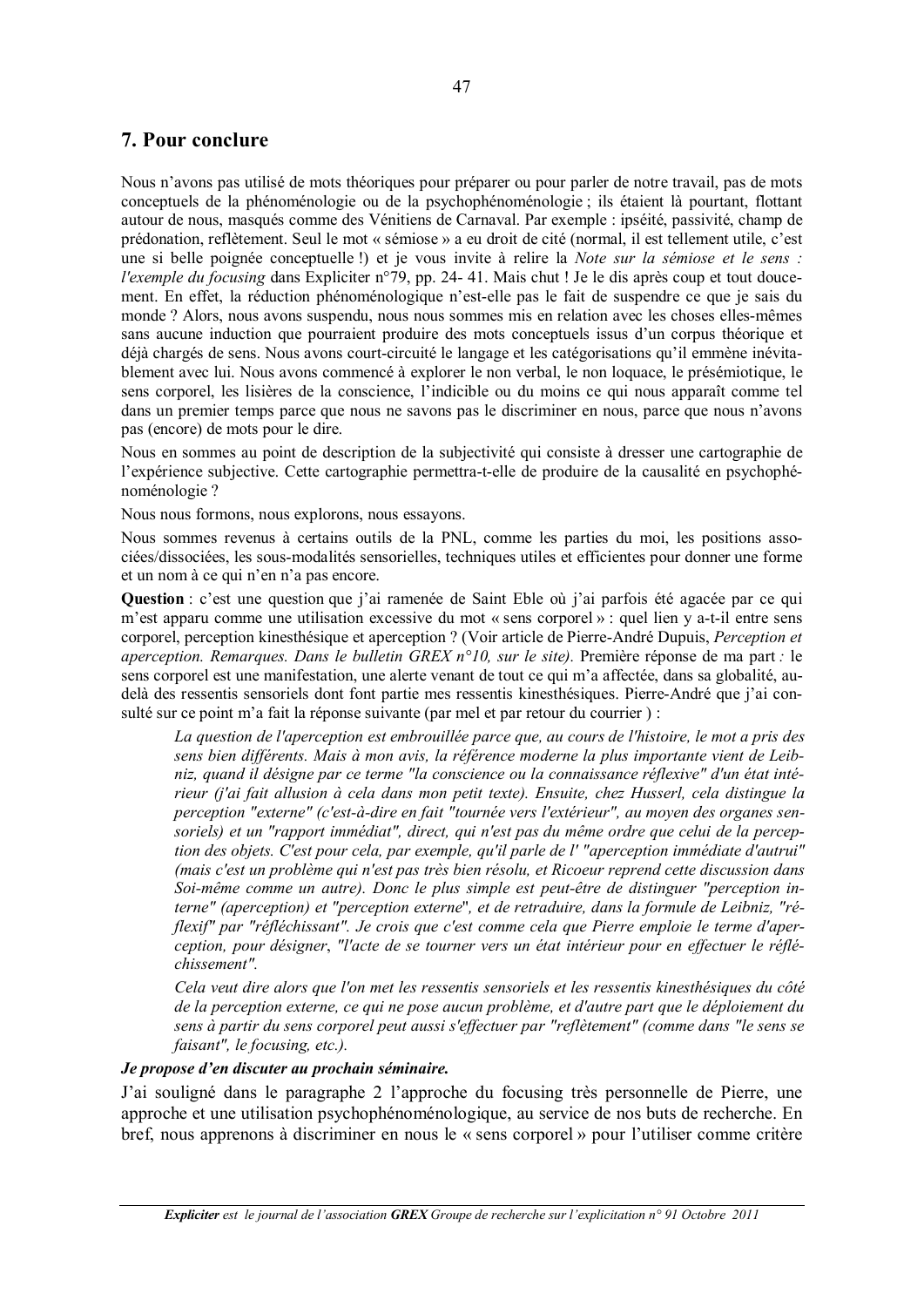de justesse (outil), à accueillir sa transformation, sa sémiotisation, sa mise en mots pour l'étudier et étudier cette transition (objet de recherche).

Nous n'avons pas fait de façon systématique les temps d'écriture comme l'an dernier ni les évocations de début de journée. Maintenant, je me rends compte que cela m'a manqué, surtout les évocations de début de journée, mais rien ne m'a empêchée de m'en faire quelques unes en privé, le soir ou le matin. Et j'en ai vu qui prenaient le temps d'écrire. J'aurais cependant préféré, pour ma part, des B muets ou le groupe contenant à mes côtés, autour de moi.

Liberté et autonomie là aussi.

Je pense que le moment est venu de mettre un peu d'ordre dans tout ce que nous avons découvert depuis que Pierre nous a lancés dans cette belle aventure passionnante avec l'article Phénoménologie de l'expression du sens à partir des travaux de Marc Richir (Expliciter n°47, décembre 2002). Pierre introduisait ainsi un texte de Marc Richir:

Un des thèmes qui m'a toujours paru essentiel à l'explicitation, est celui de la mise en mots, du moment où m'apparaît à travers le réfléchissement de mon vécu passé, tel ou tel événements, telle ou telle propriété, tel ou tel état-de-chose, que je vais chercher à nommer, à catégoriser. Ce moment de la mise en mot est mystérieux, pourtant il fonde la possibilité même de la verbalisation descriptive, de l'invention de nouvelles catégories, de nouvelles dénominations. Les livres récents de Richir (ici il s'agit d'un extrait de « L'expérience du penser, 1996, Millon, mais il y a aussi entre autre Phénoménologie et institution symbolique, 1988, ou Phénoménologie en esquisse, 2000, L'idéalisation de la réalité, 2002) travaillent de différentes manières ces passages. L'accès n'est pas facile, mais je ne résiste pas au plaisir de vous faire goûter cet extrait aventureux.

#### P. Vermersch

Et je retrouve dans le texte de Marc Richir le passage que j'avais en tête à certains moments à Saint Eble, dans un souvenir quasi évanescent ; il répond en partie à la question qui n'a pas manqué de se poser, toujours la même question : est-ce que ce que je décris était déjà présent ou est-ce que je le fais exister en le décrivant ? Question indécidable. En effet, lorsque j'agis je modifie l'état ; ce que j'observe et décris est un état modifié. Y aurait-il un moyen de savoir ce qui s'est passé au moment où on ne le savait pas ? Richir répond d'une très belle façon :

Cette « idée », par ailleurs, «nous vient» à l'esprit sans que nous l'ayons proprement cherchée, mais cela ne veut pas dire qu'elle nous fonde dessus comme d'un ciel intemporel (c'est là l'interprétation classique de la philosophie) puisqu'elle requiert précisément de nous d'être dite, déployée, pour que nous sachions ce qu'elle « est ». Elle surgit donc avec un horizon de futur, qui est le futur de la parole, mais ce futur ne peut s'accomplir tout seul, puisqu'il nous requiert, demande que nous déployions la parole. Cependant, il faut s'entendre sur cette requête : si cet horizon de futur, que l'on peut nommer pro-jet de sens, et qui est déjà amorce de temporalisation, n'est pas là tout seul, c'est que nous en savons déjà suffisamment de sens, à travers la « faible » idée que nous en avons, pour que ce « savoir » demeure, au long du déploiement à accomplir, comme exigence et mesure de la fidélité au sens : cette « idée », je viens tout juste de l'avoir, et c'est elle précisément que je dois dire dans le futur ; elle pèse donc aussi depuis un horizon qui est déjà de passé, sur ce que j'ai à faire, comme ce sens, dans le futur. C'est dire que l'« idée » du sens, avec son horizon de futur, revire aussitôt elle-même en son horizon de passé, ce revirement étant pointé par l'expression « je viens tout juste de l'avoir » ; et que, ce qui fait question, précisément, est l'immédiateté de ce revirement où le sens, en réalité, s'éclipse comme en un instant insaisissable, dans le battement incessant des horizons de futur et de passé. Il